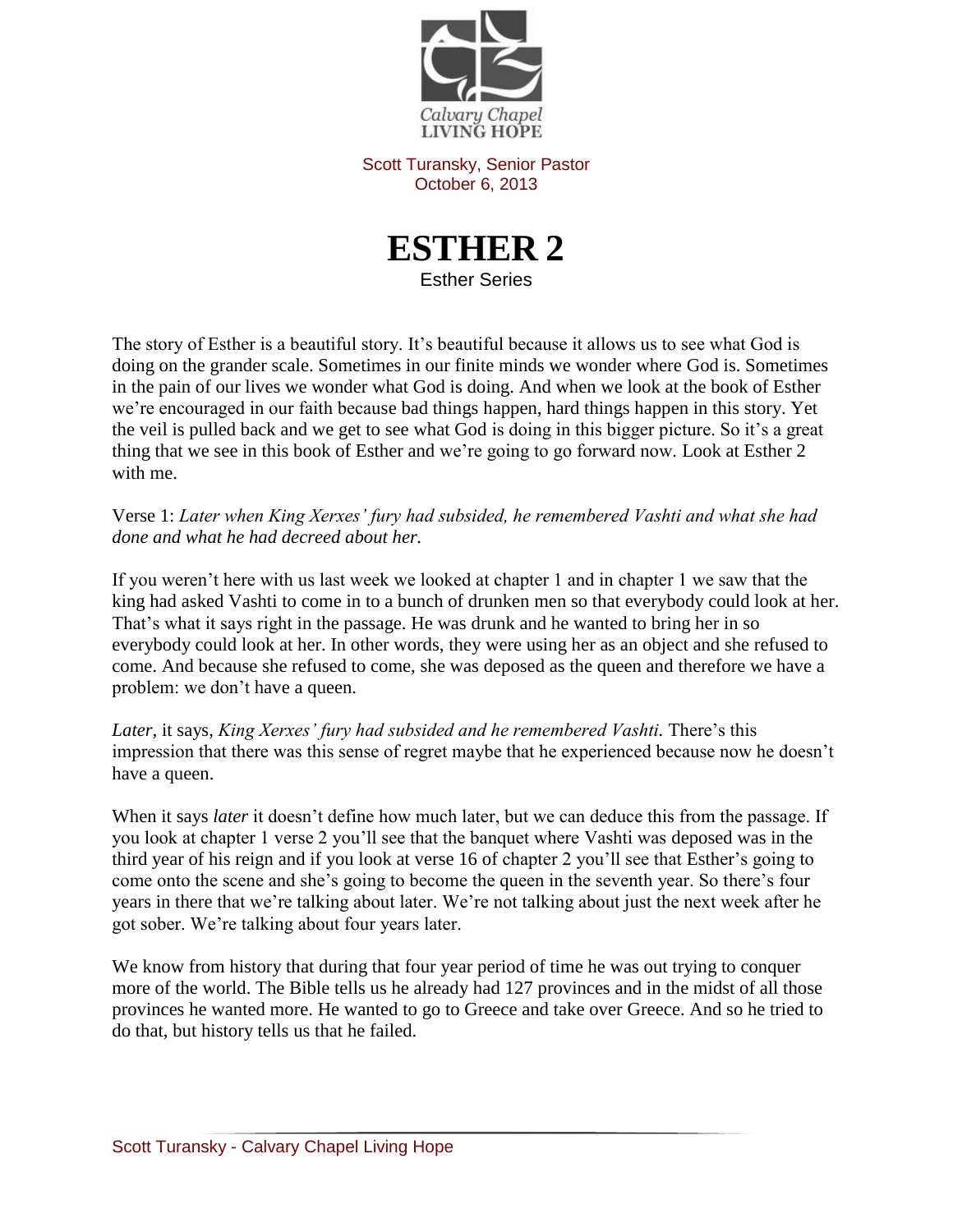Now he comes back; he's back in his own kingdom, back at Susa, and he has to be content with just 127 provinces. But he doesn't have a queen. The solution is brought to him quickly by the attendants because nobody likes an unhappy king. So they want to give him a solution real quick.

Here's their solution, verse 2. *Then the king's personal attendants proposed, "Let a search be made for beautiful young virgins for the king. Let the king appoint commissioners in every province of his realm to bring all these beautiful young women into the harem at the citadel of Susa. Let them be placed under the care of Hegai, the king's eunuch, who is in charge of the women; and let beauty treatments be given to them. Then let the young woman who pleases the king be queen instead of Vashti." This advice appealed to the king, and he followed it.*

The king has lots of women that he has access to. The problem isn't women; the problem is he doesn't have a wife. There's a difference between all the women and the wife. And he doesn't have one. He doesn't have a life companion that he'd like to have.

It reminds me of the proverb that Solomon wrote that says, *He who finds a wife finds what is good and receives favor from the Lord.* King Xerxes didn't have a wife. He needed one, he knew that he needed one, and he missed Vashti maybe, but he knew he wanted a wife, not just a bunch of women. So he is on the hunt to find this special one.

I would just suggest it's good cause for us husbands to take a moment and value our wives, recognizing that our wives are a treasure and they're valuable. It's a treasure to have a life partner. So we don't want to take them for granted. We want to honor them in our lives. But it's also a place where our spirituality gets worked out, doesn't it? Because when you're living with a wife that is not an easy thing sometimes, so we end up having to give up some of our selfishness. We have to study her, we have to value, we have to communicate that to her. It's very important for us to do that as we're moving forward because what we're trying to do is take advantage of the fact that we have this. But we don't want to take her for granted; we want to value her, love her.

Xerxes didn't have a wife. He wanted to find one, so the plan was established for getting her. Find a bunch of beautiful girls for the king from all over the kingdom, let Haggai be in charge of preparing them for the king, and out of those girls the king would choose one to be the new queen.

Verse 5: *Now there was in the citadel of Susa a Jew of the tribe of Benjamin, named Mordecai son of Jair, the son of Shimei, the son of Kish, who had been carried into exile from Jerusalem by Nebuchadnezzar king of Babylon, among those taken captive with Jehoiachin king of Judah.* 

Kish is the grandfather of Mordecai (we're going to learn about Mordecai here) and Kish was taken into captivity with the others like Daniel and Shadrach, Meshach, and Abednego. Kish came with them. And now the grandson of Kish is Mordecai. That's who we're talking about.

Let me just read you some of the history just so you're aware of what's going on. If you want this particular handout there are some sitting at the table back there for you. This is a timeline that I really like because down at the bottom of the timeline it has all of the Old Testament books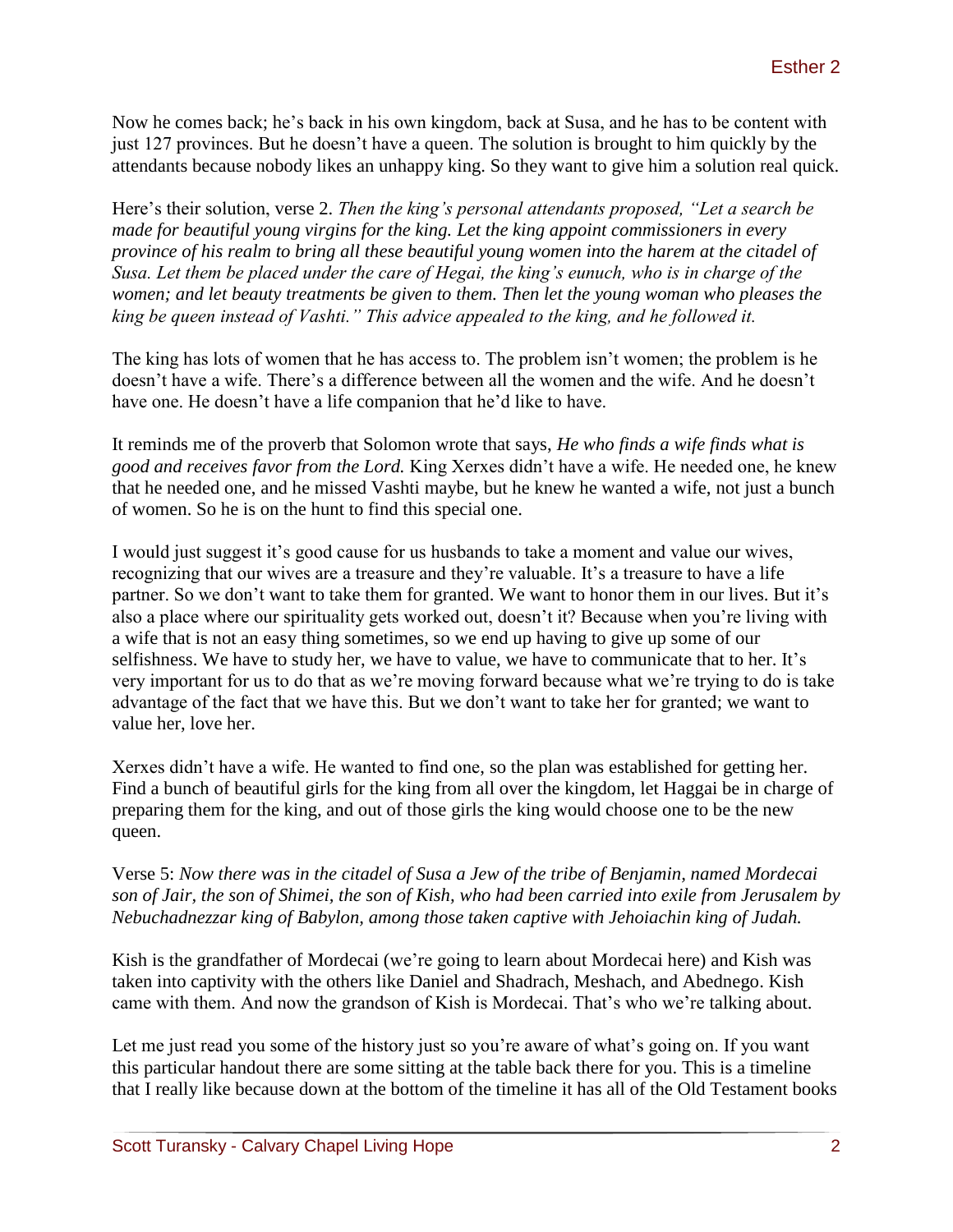of the Bible. You may not be able to say them in order like Ze'amiye can, but at least you'll know where they come from and where they fit in history.

If you look here, this is the entrance to Canaan when Joshua came in and they took over under Joshua's leadership the whole land of Canaan. But then they had this time of the judges here where judges ruled and reigned. But then the people asked for a king, so they had the monarchy under the leadership of Saul, then David, and then Solomon.

When Solomon's kids took over they split the kingdom. We have a divided monarchy and so we have a northern kingdom and a southern kingdom. The problem is all of the kings in the northern kingdom were bad. There were no good ones of all of them. In the southern kingdom most of them were bad. I think there were two or three good ones out of the sixteen or whatever there are in the southern kingdom. A lot of bad ones. And so God uses other nations in the geopolitical world to take them into captivity and to judge them. That's what you have happening here. You have the fall of the northern kingdom first of all in 722 B.C. and then 150 years later the fall of the southern kingdom.

The southern kingdom of Israel (Jerusalem was in that part) was made of two tribes, the tribe of Judah and the tribe of Benjamin. Those are the two tribes in the southern kingdom. Now I hope you remember in our passage that Mordecai was from the tribe of Benjamin. So when Nebuchadnezzar and all of his army came in and they took people from Jerusalem, conquered the southern kingdom there, they took all those people back to Babylon. You've got Daniel there in the kingdom and so on. They were in captivity for seventy years.

Then they started to go back under the leadership of three men, Zerubbabel, Ezra, and Nehemiah. Those are the guys who are coming back and they're rebuilding the temple, rebuilding the city, rebuilding the walls. That's what they're doing, coming back to do that. Fifty thousand or so Jews from around the world who had been scattered all over the place now return, but many of them don't. And for whatever reason (we don't know why) Mordecai does not return. He stays there in Persia. It was the Babylonian kingdom that took over, but in the book of Daniel under his ministry the kingship changed from the Babylonian Empire to the Persian Empire.

So now we're in the Persian-Media Empire. That's where we are at this point. And now our story takes place right here in this last segment right before the end of the Old Testament. As people have gone back to the land we have some people who didn't go back, and one of those people is Esther.

This is a picture of the land because you'll see that this is Susa here where Persepolis is and then over here is Israel. So you have the northern kingdom and the southern kingdom is way way over here. Small country which has lots of ramifications even for our world today. Many of the people returned back to that part of the world.

Now verse 7, go on there. *Moredecai* -- we're learning about Mordecai. He was the descendent of the tribe of Benjamin. He *had a cousin named Hadassah, whom he had brought up because she had neither father nor mother.* Some people say and there is a tradition that says that Mordecai was her uncle. But the passage is pretty clear that they were cousins. The idea is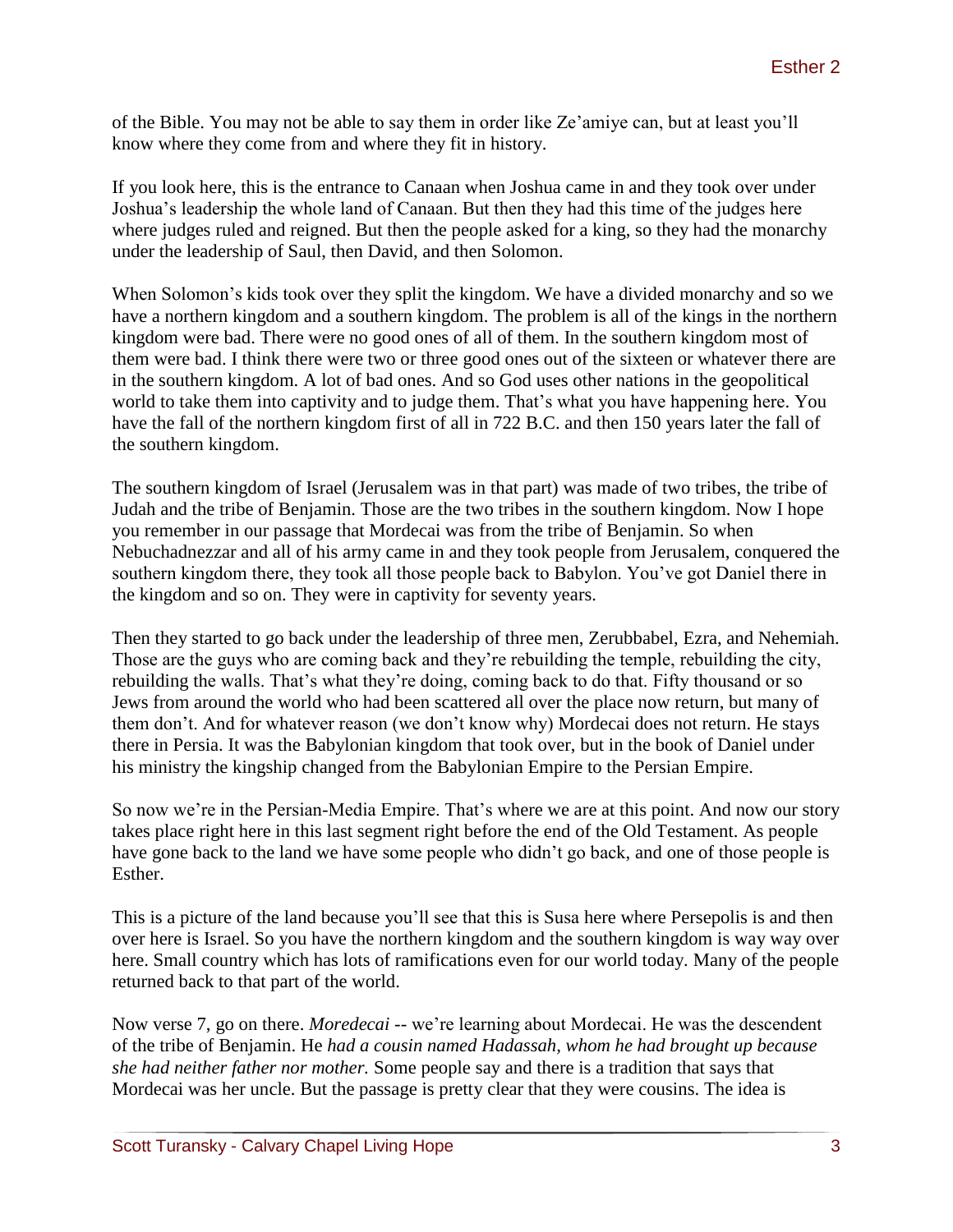probably he is a lot older than she is and he is the one who raised her and took care of her and stepped into her life at a time of great need. Her parents passed away or they died. We don't know how they died, but she didn't have a mom or a dad. So Mordecai stepped in and helped them.

It's amazing to me what God does in nontraditional families. I've just got to say this because I'm so impressed with what God does in the lives of kids who are adopted or foster care or in blended families or in single-parent families. God is at work in those. Not only is He at work today, but even in the Bible we have plenty of examples of that.

We have Moses, for example, who grew up in Pharaoh's household but he had a love for the Lord. Daniel, who was taken as a teenager away from his family, but had convictions inside. Nontraditional families. Joseph's family had lots of problems; lots of bickering and jealousy and problems between dad and mom and all the kids. The consequence of all of that fighting was that the sibling conflict resulted in the kids selling Joseph off as a slave and he gets taken to Egypt as a boy, as a teenager.

But God is doing something in the midst of that. It's amazing to me that God can take any person, whoever they are, and with His saving grace He can do a work inside of them. It's powerful what God can do. It's exciting to me to watch that happen.

I'm writing a book (actually I'm not writing anything right now because I'm working so hard at Calvary Chapel), but I have this idea of a book I'm trying to write called *Ten Traits of a Successful Family*. If I ever get to write it it's going to be a really good one. The premise of the book is we look at God's word and see about the family of God, what makes the family of God successful, then we take that and apply it to earthly families.

In the very introduction of the book I'm saying this: If you're going to have a successful family it does not require that you have a dad and a mom, two kids, a dog, and two cars, a garage, and a house. What we consider the traditional family is not what makes a successful family. A successful family is one who is able to take the vision that God has given them and pass it on to the next generation and be that place where we're growing, we're discipling, we're evangelizing. It's a ministry center. That's really important.

God takes ordinary people from ordinary places and ordinary times and does great things in their life. I just want you to be encouraged about that because no matter what your past has in it, that does not exclude you from being used by God. Broken relationships, painful experiences; those kind of things can happen in our lives, but God is at work, God wants to do some great things in our lives because He uses ordinary people and He uses ordinary days.

Moses is walking at an ordinary day and he sees a burning bush and it's that moment that God calls him. It was an ordinary day for him.

David in an ordinary day when he was taking care of the sheep and a prophet comes in and says, "I'm supposed to anoint a king here. Is there anybody else besides the guys here?" They say,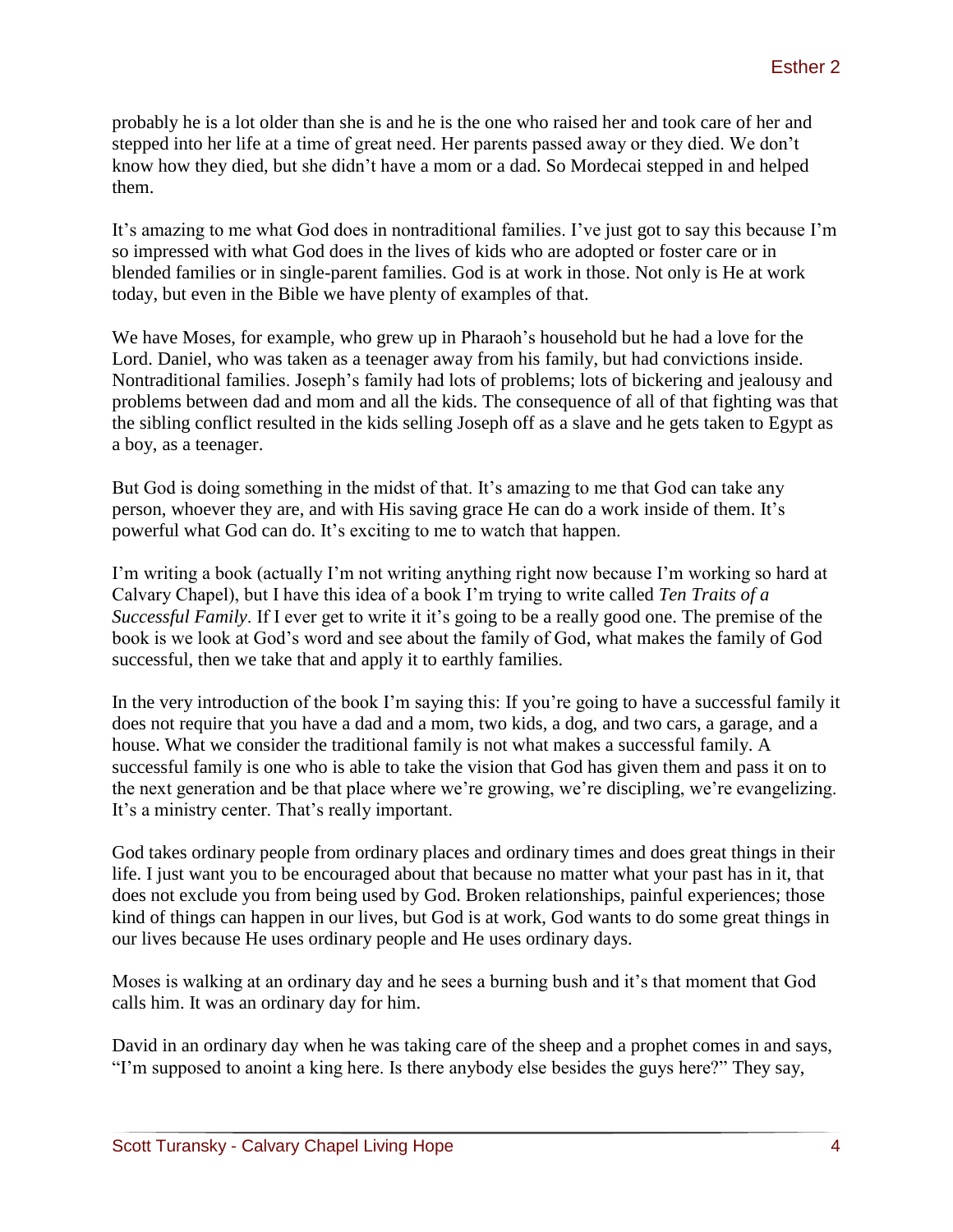"We've only got a little brother. He's out with the sheep." "Bring him out here." And they anoint him as king on that ordinary day.

God likes to use ordinary days and you never know when God might do something special in your life. You never know whether this will be the day that God is going to call you to something more, that God is going to do something extra in your life. You never know what He's going to do. We don't know what this day will hold, which makes the Christian life somewhat of an adventure. I know some of you are saying, "I need a little less adventure, please." But I'm convinced that God wants to do some great things in us and we want to be anticipating that. We never know. There are exciting things that happen in the Christian life and that's the adventure, that's the excitement of what God is doing.

Now as we look at the book of Esther we see that God is in control and it starts right in here as we see God in control of a situation where a little girl loses her parents and a cousin steps in and raises her. It starts there. It's going to continue as we go forward, but God is in control.

It may appear in your life sometimes that God is hidden, that He's not there. It may appear that He's quiet or sleeping in our finite minds. Sometimes we look at the world and we imagine all kinds of things and we're saying, "Where is God in the midst of this?" and we're in pain sometimes because of this.

The beauty of this book is we get to see who God really is. We may not see it in our lives. I think you'll be surprised. If God ever opens your eyes and He lets you see what He's doing behind the scenes, you'll be surprised how busy and active God really is in your life. You may not get to see it until you get to heaven, but God is busy and active and working behind the scenes in every one of our lives. God is there. He's using our decisions to accomplish His will whether we dedicate those decisions to Him or not. God is at work.

And what is God's will? Simply God's will is to bring Himself glory. He's interested in manifesting that and having everybody else see the glory of God. That is His first choice. Not to bring the glory to me or any one of us; it's His glory that's the most important thing.

The book of Esther pulls back the curtain and we get to see how God is working in the scenes in this little girl's life and others to bring about these great things that are going to happen.

Let's go on to verse 7. *Mordecai had a cousin named Hadassah, whom he had brought up because she had neither father nor mother. This young woman, who was also known as Esther, had a lovely figure and was beautiful. Mordecai had taken her as his own daughter when her father and mother died.*

Hadassah is her name. It's translated myrtle, so if you know anybody named Myrtle then that name comes from this story. Esther, though, means star and we're going to see that's a great name for her as the story unfolds because she's shining bright.

She's a beautiful girl; it tells us right there in the passage. People are looking for beautiful girls for the king and so she stands out, she gets picked. Now who knows what happened in her early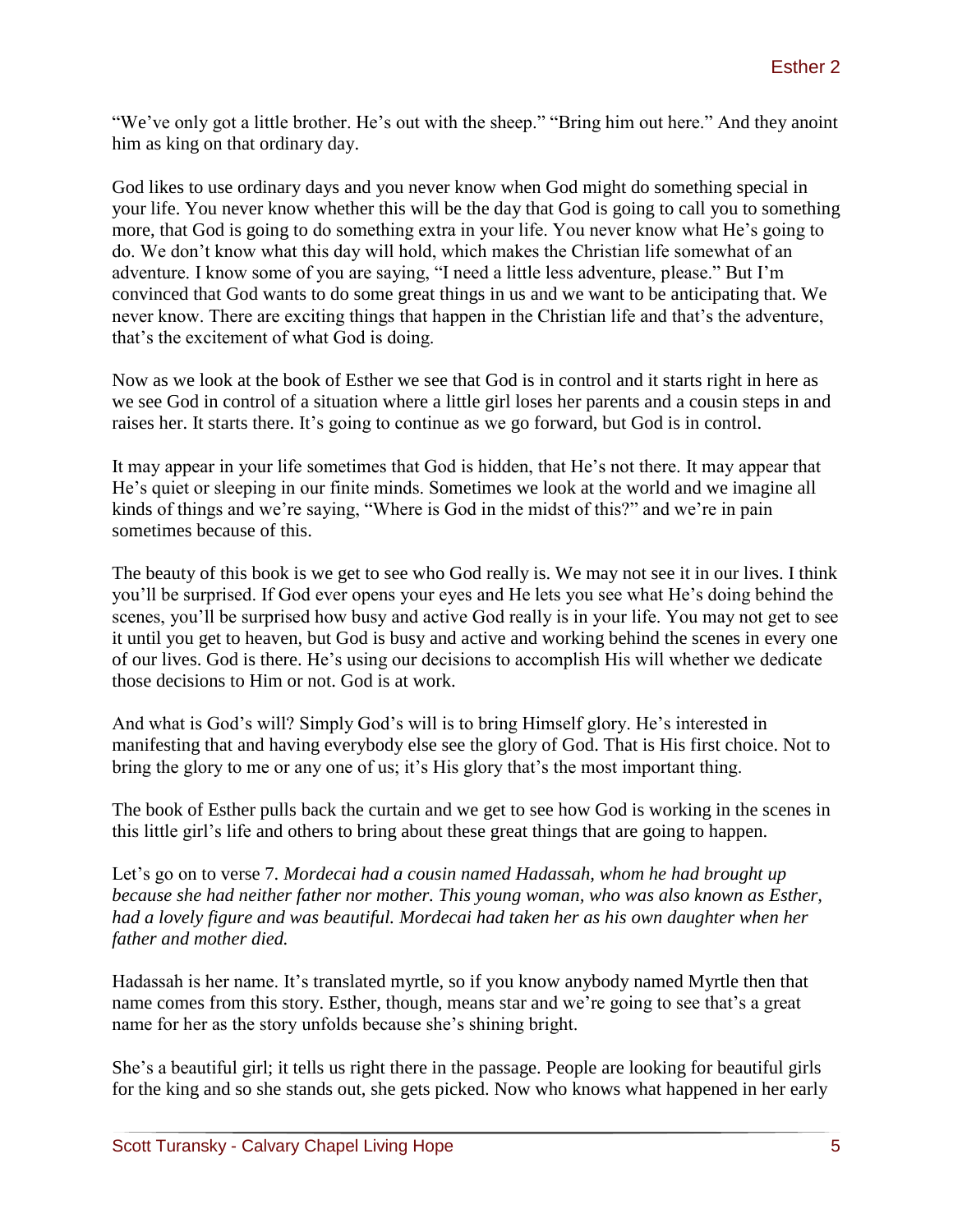life. We don't know all of the details of what's going on. We do know this, though. Someone came into her life, Mordecai, and started caring for her and loving her in a very personal way.

I love to see that. I love to see what happens in families when they adopt children into their home. I'm excited and I want to be a part of it. I really like to see it because when a family uses their home as a ministry center and they invite children into that to be in an environment or something, I say, "God must be doing something here. I want to be a part of it."

These three little kids that are sitting up here worshiping with me, they're in Monica and James' home. They're Christians, they love the Lord, and they've opened their home to these three children at foster care right now. They would like to adopt them. We're praying that God would work out the details.

You can imagine anybody who's in foster care or adopted has challenges that they need to work through. You heard Ze'amiye today. God is doing something in Ze'amiye's heart and she'll start a new school tomorrow. God is doing some work in her and I want to be a part of that.

We can teach those kids how to worship. We don't know how long they'll be here, but if we can teach them how to worship God what a privilege we have to be a part of what God is doing.

God is doing something in the life of this little girl, Esther. As she's then growing up she's a beautiful girl now and then people are seeing here and going, "Wow. Esther would be a good one as a candidate to be a part of this king's plan."

Verse 8: *When the king's order and edict had been proclaimed, many young women were brought to the citadel of Susa and put under the care of Hegai. Esther also was taken to the king's palace and entrusted to Hegai, who had charge of the harem.* 

Look at verse 9. *She pleased him and won his favor.* It's fascinating. She finds favor in the eyes of Hegai.

That reminds me of Joseph who finds favor in the eyes of the people he's working with because he's going to complete a job. When he says he's going to do something, he does it. He has integrity. And so he finds favor in the eyes of the people he's working for.

Hadassah, Esther is like that. She's finding favor in the eyes of people. It's her beauty that got her into the group, but it's her character that helped her find favor in the eyes of these people.

Let's go on. Verse 9: *She pleased him and won his favor. Immediately he provided her with her beauty treatments and special food. He assigned to her seven female attendants selected from the king's palace and moved her and her attendants into the best place in the harem.*

God is orchestrating the events and Esther's being moved right into the place where God wants her. It's fun to watch God move things around. It's exciting to see. We don't always get to see it in life. Sometimes we just see the bad things, we see the problems happening. But God is at work in the midst of that.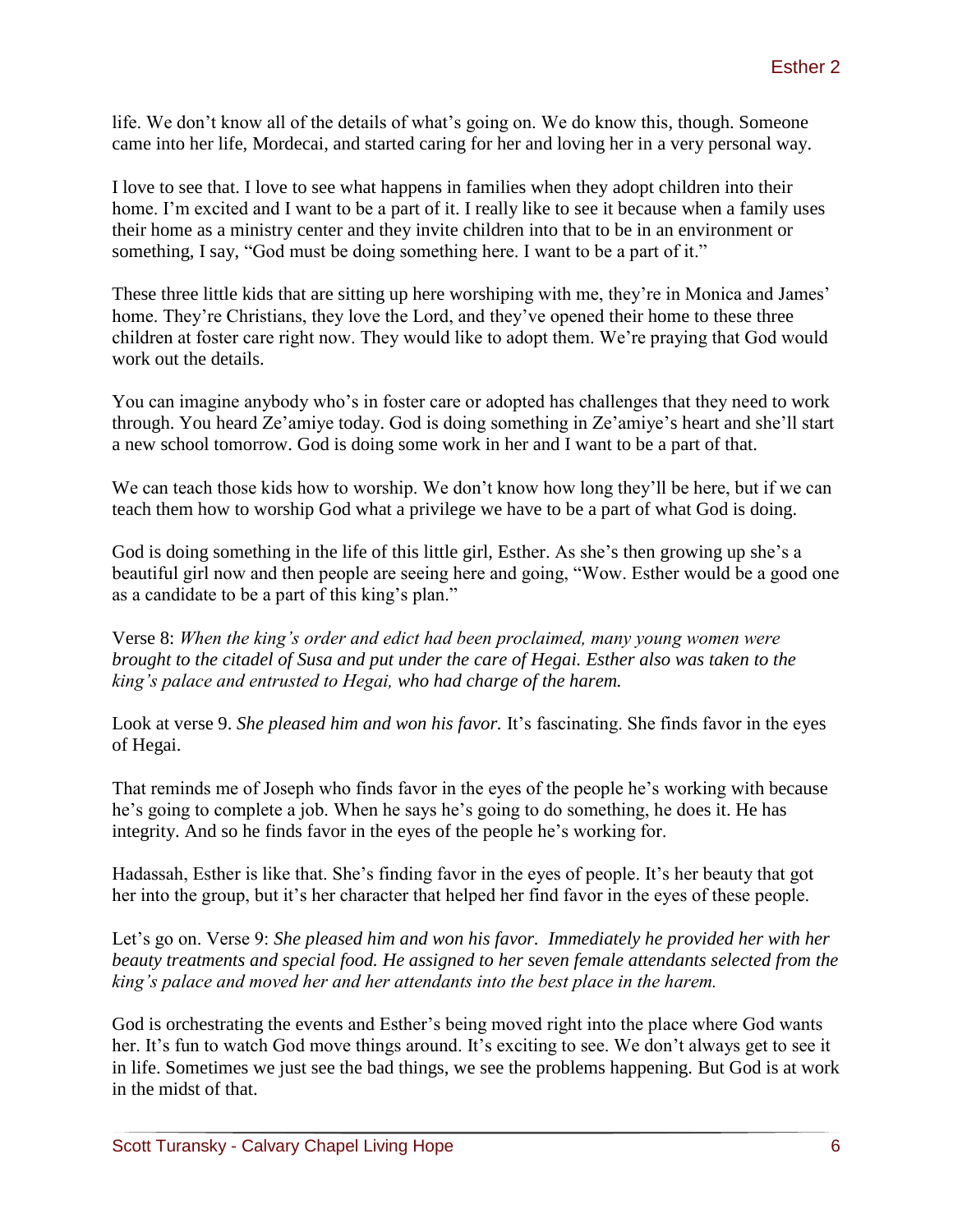Verse 10: *Esther had not revealed her nationality and family background, because Mordecai had forbidden her to do so.* I was contemplating that this week. I imagine myself being the counselor of some of these people.

How would I respond if Daniel said, "Counselor Scott, what do you think? Should I eat the king's food or not?" I don't know. Would I say, "Well, you're in a new place. Eat the king's food!" I don't know how I'd respond in that situation.

I know what I'd respond if Esther came and said, "Should I marry this king?" My first question is, "Is he a Christian?" I want to know. I want you to be following the Lord and be equally yoked as you're moving forward. But Esther hides her heritage and ends up marrying the king and God is going to use it in some powerful ways.

I do not recommend that a person marry a nonbeliever. The Bible has some clear things to say about such things. However, if you are married to a nonbeliever I don't want you to think your life is over because "oh this has happened to me and now I'm married to someone who's not following the Lord." This passage should be an encouragement to you. Because here you have a person who loves the Lord coming into the king's palace and now she's married to the king who's not a believer and God is going to use her in a powerful way. God may do the same thing in your heart as well.

We live in a world of ungodliness and worldliness. We live in a world where all kinds of bad things happen. We haven't lived in a world that messes with life. I really don't like what the king's doing here. He's obviously messing with the whole system that God designed for marriage.

We need to learn how to live in a wicked world without that wickedness affecting us, but knowing how to be a light in the midst of it. It is complicated for many people. So we don't want to be quick to judge the Mordecais and the Esthers who are making certain decisions about what they're going to do and how they're going to do it.

You know, typically I would say, "Tell everybody you're a Christian," but if you're in a work place that saying you're a Christian is actually going to compromise your testimony, maybe you shouldn't be talking about the Lord, just living the Lord. Then when the opportunity comes you have time to talk about it in private. I don't know. I don't want to judge the Mordecais and Esthers of the world for the decisions they're making because God is working in their hearts and lives and that's what He's doing here. God is obviously present, He's working, He's doing powerful things in their lives.

Let's go to verse 11. She's in the palace. Mordecai now is a concerned parent. Notice this, verse 11. I can imagine this myself. *Every day he walked back and forth near the courtyard of the harem to find out how Esther was and what was happening to her.* He's pacing. He's pacing and wondering what's going on. I'm a dad. I know what that feels like. I know what it means when I'm trying to be concerned.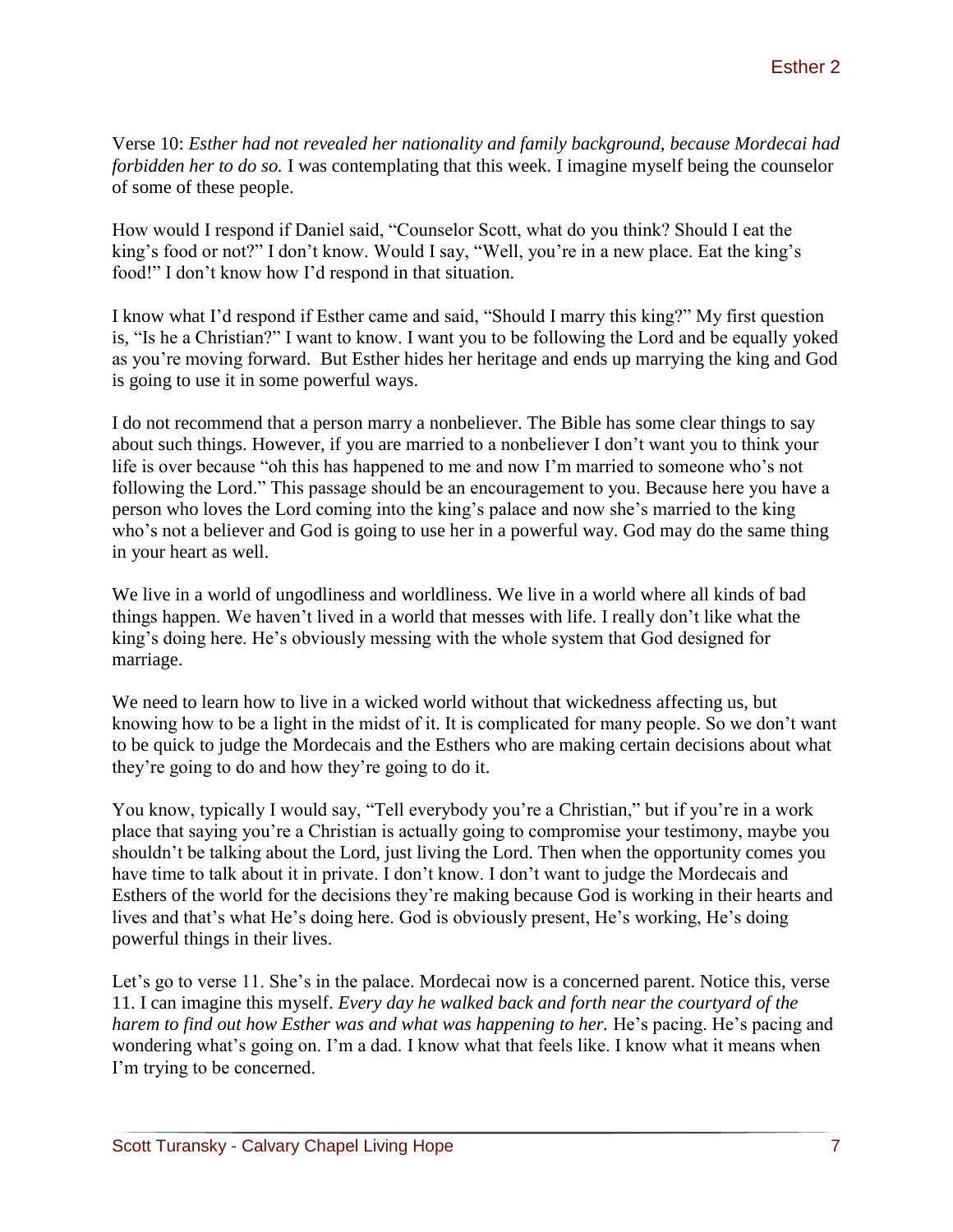My son-in-law, Peter, just came from Africa, flew back on the day that the massacre took place at the Westgate shopping center. We were eager to know is he okay, is he out of there? We wanted to know what was going on with him.

On that same day, Ben, my son who's a Marine, sent me the picture of Ben and me eating in that shopping center together. He and I were eating in that shopping center and Ben's saying, "Dad, this is the shopping center that's being held hostage today. I just want you to know. That's where we ate. Here's the picture of us eating there."

I'm a concerned dad as I think about my son who's a Marine and the things that are going on in our economy right now. How are the financial things of the government going to affect my son and the people he works with?

I'm concerned as a dad. That's why I like it when my kids check in with me and say, "Hey dad, I just want to give you an update on my life." That's why I call my parents once a week and say, "Hey dad and mom, I want to tell you what's going on in my life." Because concerned parents like updates.

That's how Mordecai, I'm sure, is feeling in the midst of this. He's pacing back and forth wondering what's going on in the palace.

Verse 12. This is the system, this is how it works. These next few verses are going to tell us how the women are prepared and how the system is going. Verse 12: *Before a young woman's turn came to go in to King Xerxes, she had to complete twelve months of beauty treatments prescribed for the women, six months with oil of myrrh* (that is a lot Olay, I'll tell you) *and six with perfumes and cosmetics.* That's a lot of Avon.

But I suspect it's not just cosmetics. I suspect that what they're doing is doing some training, some grace training, or some etiquette training in royal etiquette so these girls will know how to act around the king or how to act in royalty. Probably a lot of things they're being taught at this point.

Verse 13: *And this is how she would go to the king* (each girl as they were ready to be taken to the king)*: Anything she wanted was given her to take with her from the harem to the king's palace. In the evening she would go there and in the morning return to another part of the harem to the care of Shaashgaz, the king's eunuch who was in charge of the concubines. She would not return to the king unless he was pleased with her and summoned her by name.*

It's actually a very sad and perverted thing that's going on here because the king who can do anything he wants is taking these women as property and each night he'll have sexual relations with a different one. They'll go into his concubine group and they'll be treated royally, but they will miss out on the benefits or the privileges of having a husband someday because they are the property of the king. I'm not just talking about the sexual benefits; I'm talking about the close, intimate relationship benefits of having a husband, someone who's going to be a life companion with you. They're missing out on that.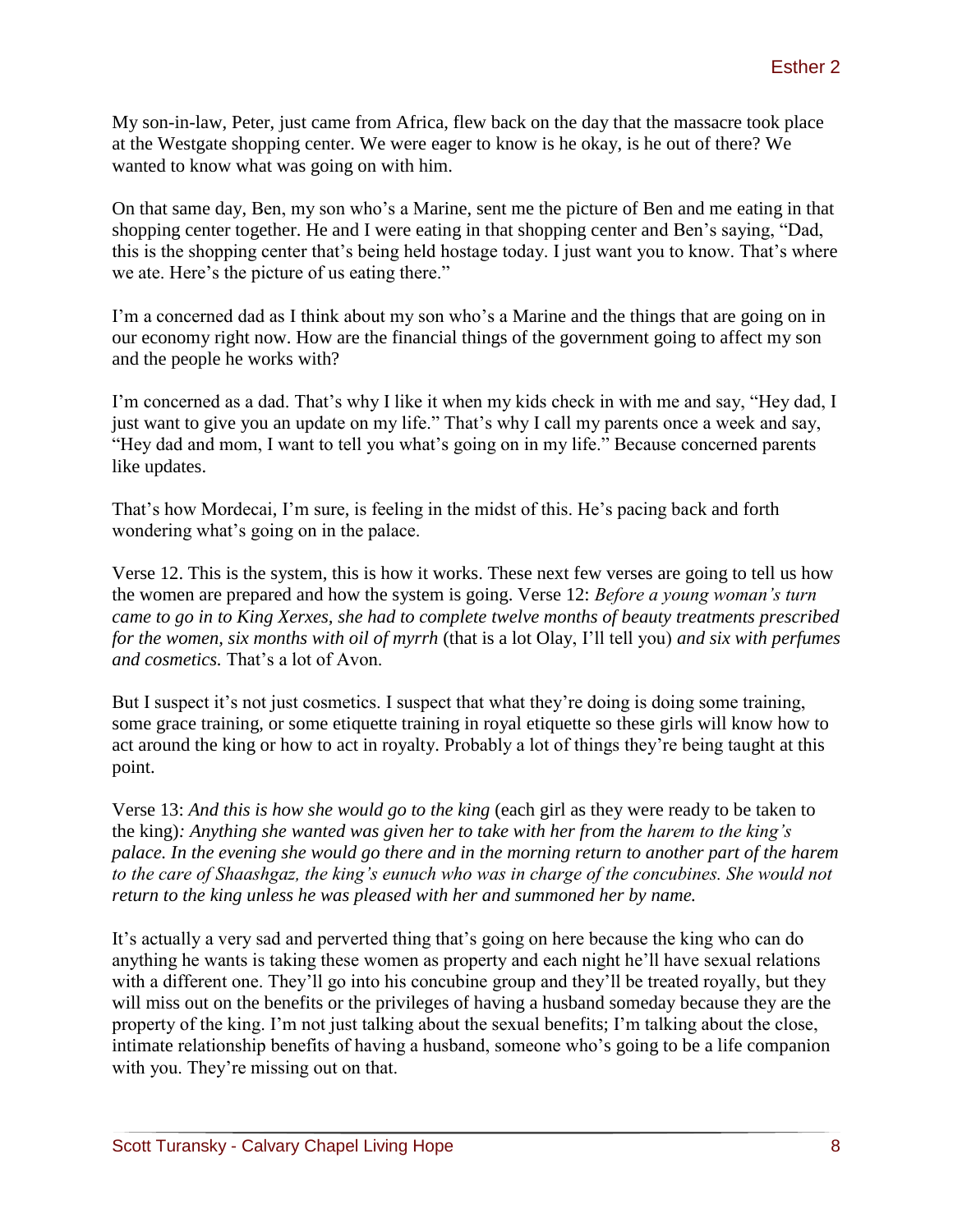It's a pain to see this happen. This is worldliness taking place in the Persian world and our people, our godly people are in the midst of this and kind of watching them navigate through the whole thing. We live in a fallen world. Relationships are misused even today in different ways. We want to be careful how we interact in all of that.

Verse 15: *When the turn came for Esther (the young woman Mordecai had adopted, the daughter of his uncle Abihail) to go to the king, she asked for nothing other than what Hegai, the king's eunuch who was in charge of the harem, suggested.* 

It's interesting. It just makes a statement about her character. She not only listened to Hegai and his advice, remember she obeyed Mordecai in regards to not talking about her background. She's a humble, submissive, willing to obey kind of person which just makes another statement about her.

Next statement: *And Esther won the favor of everyone who saw her.* She had poise, not just beauty. She was the kind of person that had the internal character, not just the external facade.

Verse 16: *She was taken to King Xerxes in the royal residence in the tenth month, the month of Tebeth, in the seventh year of his reign.*

*Now the king was attracted to Esther more than to any of the other women, and she won his favor and approval more than any of the other virgins.* I just want to punch this guy in the nose because he's abusing the whole system. But it's a beautiful story in the sense that he is valuing her for more than just her beauty. He sees that she has what he wants, a life companion, someone he can spend the rest of his life with. He wants her to be the queen.

We're continuing on in verse 17. *So he set a royal crown on her head and made her queen instead of Vashti. And the king gave a great banquet, Esther's banquet* (that was the name of the banquet)*, for all his nobles and officials. He proclaimed a holiday throughout the provinces and distributed gifts with royal liberality.*

I don't know if you noticed, but this is like the third banquet so far. These people eat a lot in this book. We're going to see them eat a lot more as they go through here. He has this big party, he's really happy about what's going on. He wants everyone to share about this happiness.

It's a beautiful story because it's a story about a common person who lost her mom and dad and God has something special planned for her and God is going to do something inside of her heart. God can take any of us and do the same thing. He can take any of us and do something special in our lives to be the people that he wants us to be.

As we go into this next part of the story, we're leaving and we're going into a new paragraph, a new idea. We've already learned about Mordecai and then we learned about Esther. Now as the story's unfolding we're going to go back to a scene about Mordecai.

If ever you're writing a story, if you're reading a book it has those kind of parts where you start with this character and you start with this character and all the characters are out there and as the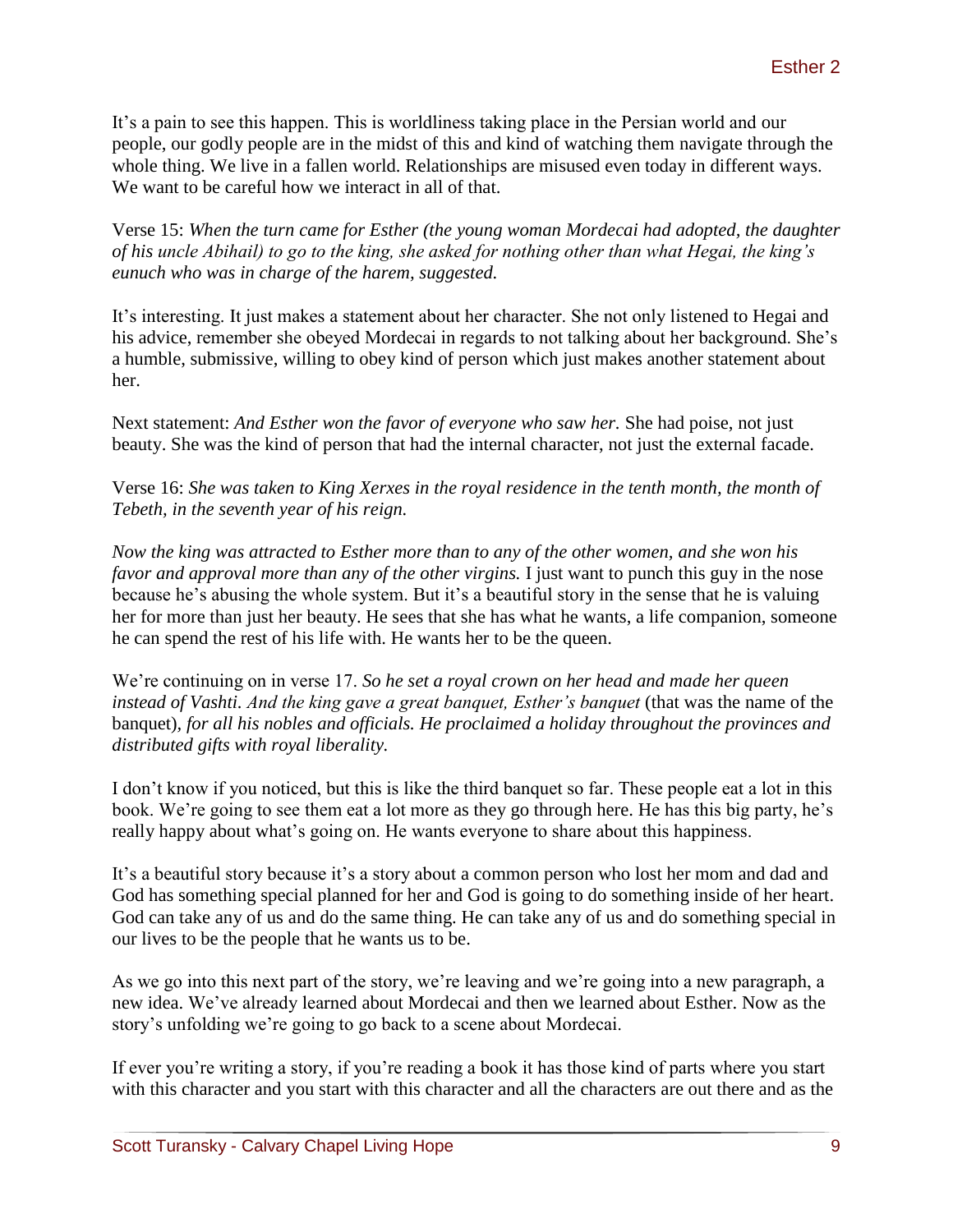story goes forward it weaves together to be this story makes sense. My wife's new book comes out this week. She's a fiction author and we open this whole story that's a great book. That's the kind of thing, only this is true about Esther, though the way they tell it is interesting.

We're going to go back to Mordecai and an interesting piece of information. We don't know what it's going to do yet, but we're going to be told this information because later it's going to be important. It sounds like some of our lives. We don't know what's going on now; hopefully later it'll be important.

Verse 19: *When the virgins were assembled a second time, Mordecai was sitting at the king's gate.* 

When he says *the king's gate* that means something very important. The king's gate was the place where business was transacted. The gate was the place where the judges would sit and if anybody would have a problem they would come to the king's gate and the judges there would make a decision about it. It was the place where the news was shared with everybody. They didn't have newspapers or internet. It would go to the king's gate. They would find out the latest information. The king's gate was a very important place and that's where Mordecai is. It's a place of business.

Now let me just illustrate this. It'll bring some light to a passage in the New Testament. This passage in Matthew 16:18 says (we're talking about the church), *And I tell you that you are Peter, and on this rock I will build my church, and the gates of Hades will not overcome it.* What that means is the business center of Hades, the planning center, the place where all the executives sit for hell, they'll never be able to overcome the church. That's what that passage means because the gates are so important. That's what's being described here. He's sitting at the gate.

And maybe it's Esther who got him a place sitting at the gate with some official position of some kind. Verse 20: *But Esther had kept secret her family background and nationality just as Mordecai had told her to do, for she continued to follow Mordecai's instructions as she had done when he was bringing her up.*

*Verse 21: During the time Mordecai was sitting at the king's gate, Bigthana and Teresh, two of the king's officers who guarded the doorway, became angry and conspired to assassinate King Xerxes.* Maybe they're gathering support. Maybe they're deciding who's going to pull the trigger. I don't know what they're doing here, but they're planning a coup, they're planning to kill the king.

Verse 22: *But Mordecai found out about the plot and told Queen Esther, who in turn reported it to the king, giving credit to Mordecai.* That's important. She reported and gave credit to Mordecai. *And when the report was investigated and found to be true, the two officials were impaled on poles.* Or they were hung on the gallows. I don't know exactly how they were killed, but they were killed and executed.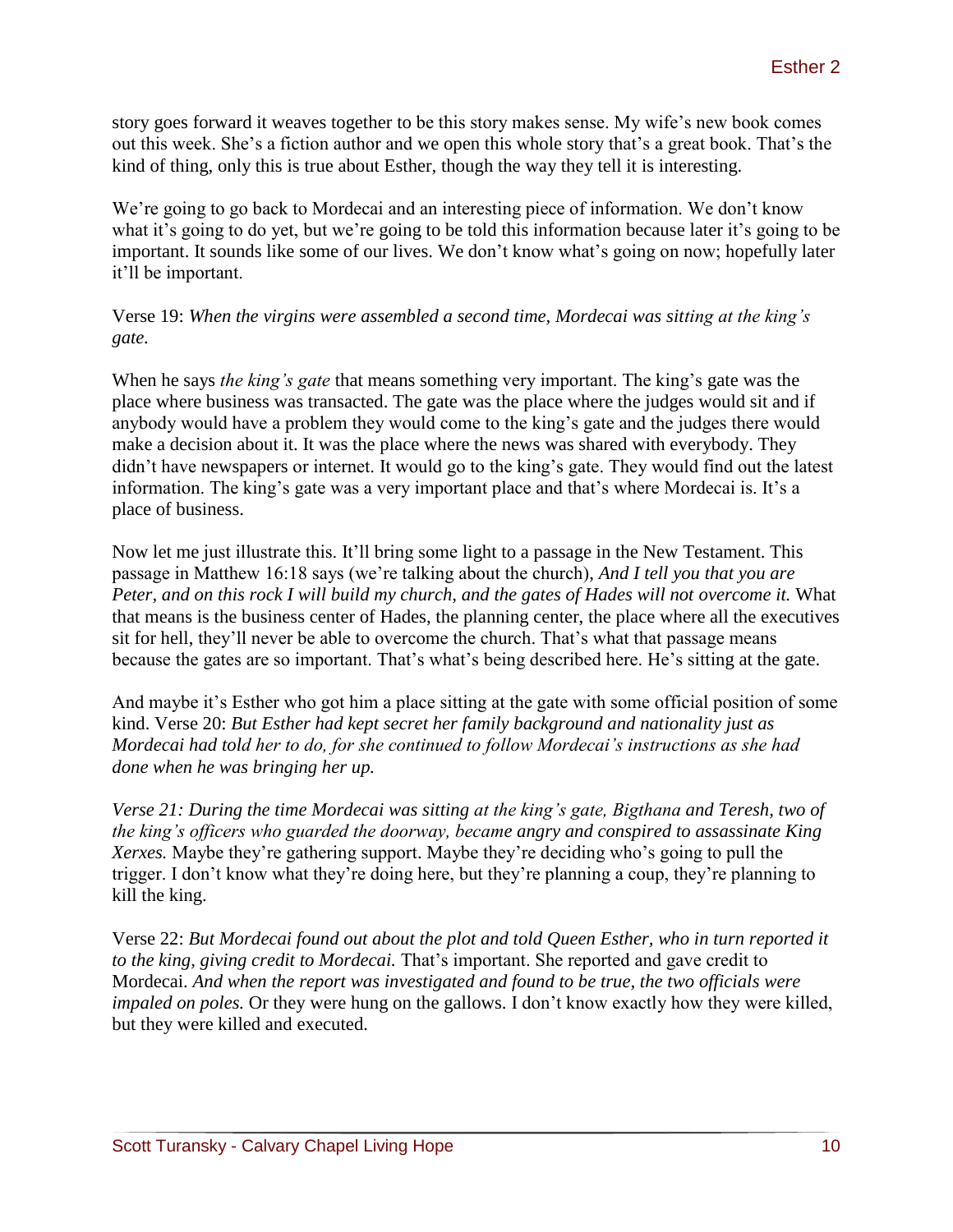Notice the next statement: *All this was recorded in the book of the annals in the presence of the king.* These things were written down, but they were forgotten. Mordecai was never rewarded, he was never given any benefit for this thing that happened.

If it happens to you you might say, "This is so unfair. I do this thing, I save the king's life and I don't get any benefit out of it." But God is working behind the scenes. What God is doing is He's putting Mordecai in a position because now the king's in debt to him. He doesn't even know it! Later on the king's going to find it out. He says, "Did we ever reward that guy?" No, we didn't. "Okay, well let's do something now."

It's all going to fit in later. But all the pieces of the story are coming out here and we don't know what's going to happen. That's what happens in all of our lives. We don't know what's going to happen, we don't know what's going on, and sometimes we get frustrated with the things that are going on because we want God to solve the problem now. And yet God has some bigger plans. He's unfolding those in ways we may never get to see, but God has a plan. God is doing the work. He's powerful.

This week in our discipleship group we studied seven reasons why Christians suffer and then seven responses to suffering. This is taking suffering passages right out of the Bible and we tried to take those inductively and look at them and give us some ideas. If you would like that study, even if you couldn't come last Wednesday, I encourage you to stop by the information table and talk to Sue and pick it up.

If you're struggling with any suffering in any area of your life, you want to know how to respond to it using God's plan and understand. But one of the keys has got to be to recognize that God is at work, God is in control. That's why we trust Him and that's why we give our lives to Him.

I would encourage you, if you are here today and you have never asked that Jesus Christ come into your life, if you've never come to the place where you say I want God reigning in my heart, you want to do that. Because God is in control and you want to know what He has for you, you want to be following His directive. You want to be doing what He has called you to do. That is so important. If you have not made that decision, we want to give you the opportunity to do that today.

As we sing a song, we are going to talk about "God, you are my all in all." That means God, you are everything to me. That's what we're singing. God, you are everything to me. I would just encourage you in the quietness of your own seat, all of us, whether we're Christians or we haven't made that decision yet to accept Christ, just pray that to the Lord during this song because that is what keeps us in tune with the very heart of God. It's strategic.

Let's pray together.

[PRAYER] God, we are so grateful for your word. This particular story recognizing the providence, the control, and the goodness of you as our God is so helpful. Lord, we need this. We need it because sometimes we don't see, we don't understand. We think life's unfair. It's painful. Our lives are difficult. We need this truth and so I ask, Lord, that you would teach us as